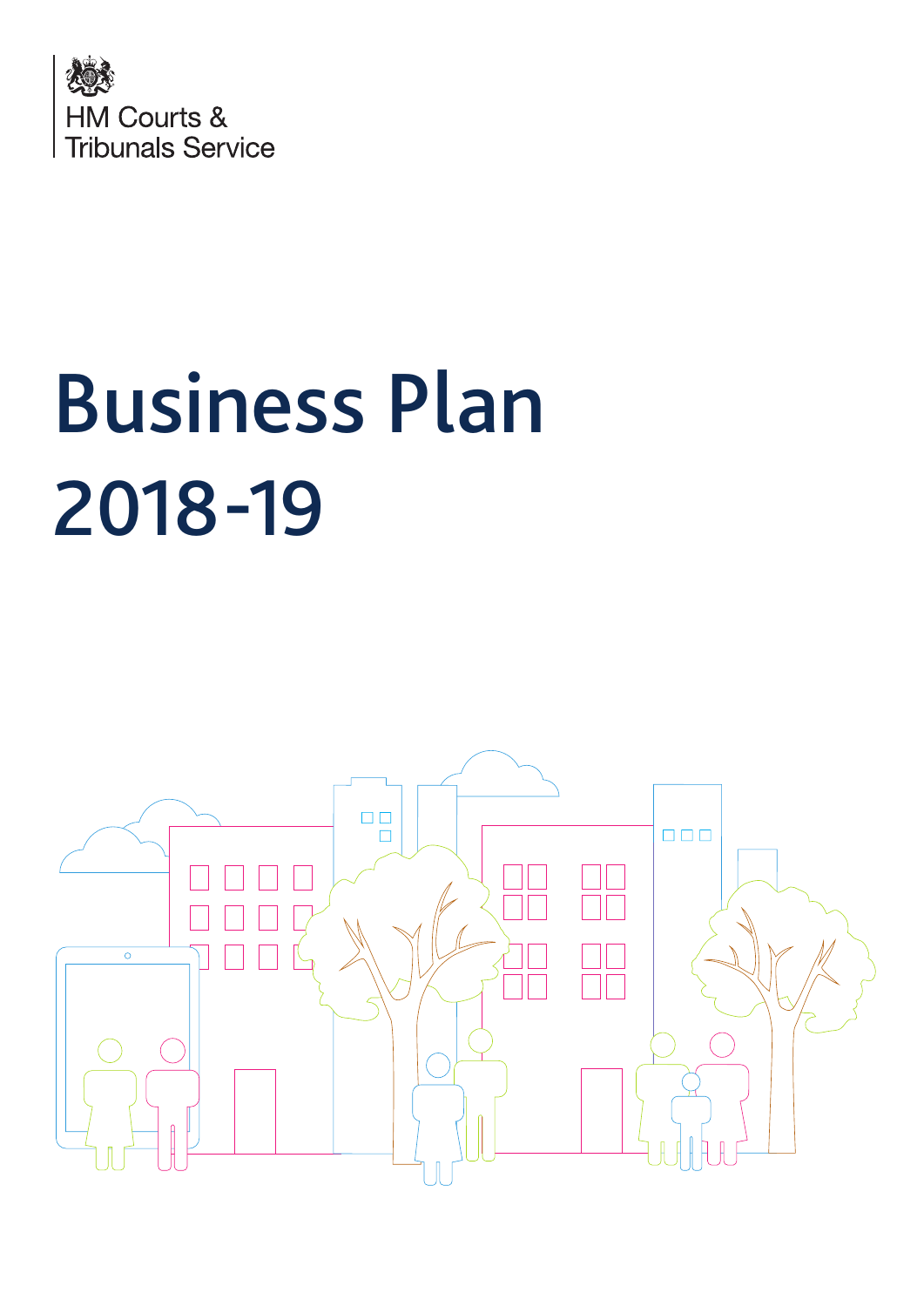### Foreword



"Colleagues,

What we do really matters. Justice – the ability to settle disputes of all kinds in a civilised way – is a cornerstone of our modern state. It protects our safety, our family life, and our prosperity; and it can keep us safe from arbitrary action by the state itself. Together, we play a vital role in maintaining the rule of law, supporting access to justice for all, and supporting an independent judiciary in the administration of justice. That is what we do and it could not matter more.

We are now into the second year of our reform programme, and I am more convinced than ever both that we need it and that we can make it work. We need it because HMCTS is full of dedicated people working hard, but the whole is still less than the sum of the parts; and our systems, processes and ways of working don't match the passion and commitment of our people. We also need it because we owe it to all those who touch the system – who often come to us at difficult points in their lives. We can and we should take advantage of what technology can offer, and think completely differently about how we make justice accessible. And I know that we can make it work because we have begun, and begun well.

But reform is not the answer to everything. There are areas where we need to act sooner to respond to urgent or critical need, and this business plan brings together reform with our work to improve the system today.

At the heart of our strategy are the needs and wishes of the people that we serve. What they tell us is important, and what we must always strive to deliver, is a service that is fair, humane and responsive, accessible, efficient and swift, and seamless.

To do this, we are focussing on three areas, as set out in Justice Matters:

- The right number of well-trained people in whom we invest properly, and whose outstanding commitment we value and build on;
- Modern systems and processes, underpinned with great technology; and
- Fewer, better buildings that suit the new ways of working fit for purpose

So what do I want from you? Every day, together, we are ensuring that our courts and tribunals system continues to lead and inspire the world, and meets the needs of all those we serve in the 21st century.

As we do that, I want you to be **open** to the changes we are making, be involved in designing them and own them. That doesn't mean being uncritical – I want you to challenge and propose improvements for how we can do things better. I want you to work **together** as much as possible – learning from and spreading each others' good practice. I want you to stay close to your **humanity** – putting yourself in others' shoes, for those who use our courts or our colleagues who work in them. And finally, never forget our **purpose** – what we are here to do, and why it matters."

 $\begin{picture}(20,20) \put(0,0){\dashbox{0.5}(5,0){ }} \put(15,0){\dashbox{0.5}(5,0){ }} \put(15,0){\dashbox{0.5}(5,0){ }} \put(15,0){\dashbox{0.5}(5,0){ }} \put(15,0){\dashbox{0.5}(5,0){ }} \put(15,0){\dashbox{0.5}(5,0){ }} \put(15,0){\dashbox{0.5}(5,0){ }} \put(15,0){\dashbox{0.5}(5,0){ }} \put(15,0){\dashbox{0.5}(5,0){ }} \put(15,0){\dashbox{0.5}(5,0){ }}$ 

**Susan Acland-Hood**  Chief Executive, HM Courts & Tribunals Service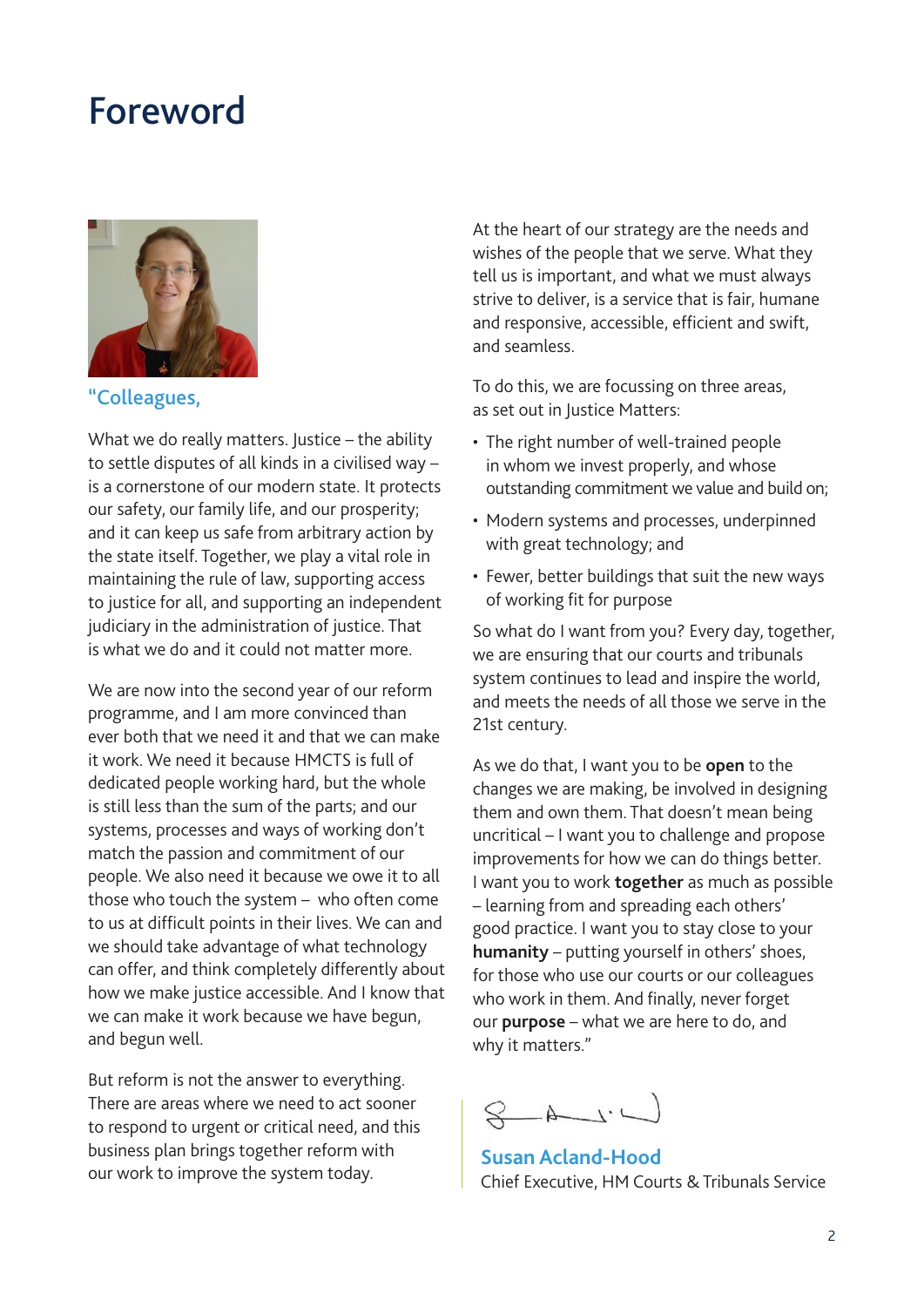

HM Courts and Tribunals Service is responsible for the administration of criminal, civil and family courts and tribunals in England and Wales, and non-devolved tribunals in Scotland and Northern Ireland.

HMCTS operates on the basis of a partnership between the Lord Chancellor, the Lord Chief Justice and the Senior President of Tribunals. Its aim is to run an efficient and effective courts and tribunals system, enabling the rule of law to be upheld, and providing access to justice for all.

We are an executive agency of the Ministry of Justice. Every year, we handle more than 2 million criminal cases, 1.8 million civil claims, 150,000 family law disputes, almost 800,000 tribunal cases and we collect over £440m of fines imposed by courts.

Our 15,000 people working in around 349 courts, tribunals and national centres, play a vital role in maintaining the rule of law, supporting access to justice for all, and providing support to an independent judiciary in the administration of justice.

We provide the system of support, including infrastructure and resources, for the administration of the courts in England and Wales and those tribunals throughout the UK, for which the Lord Chancellor is responsible. The agency provides the support necessary to enable the judiciary, tribunal members and magistracy to exercise their judicial functions independently.

### Delivering a world-class justice system

HMCTS is in the second year of our ambitious six-year programme to reform the courts and tribunals system. Together, we are changing how we work to ensure that our justice system continues to lead and inspire the world, and works better for everyone, from judges and legal professionals, to witnesses, litigants and the vulnerable victims of crime. Working closely with the judiciary, we have already made a lot of progress:

- $\checkmark$  We have rolled-out the digital case system to the Crown Court, saving us from printing more than 68 million pages of paper, which stacked on top of each other would be higher than Mount Fuji.
- $\checkmark$  The Single Justice Service's 'make a plea online service' is now operational in all 44 traffic courts nationally, with around 1,500 people each week pleading online for non-imprisonable motoring offences; cutting the transaction cost for every plea made by 65%.
- $\checkmark$  We have launched intuitive digital services in civil money claims, divorce, probate, social security and child support.
- $\checkmark$  Our online civil money claims service is saving individuals and businesses time and effort through digitisation; on average a paper claim takes around 15 days from receipt to issue, whereas the online application takes around 7-8 minutes to complete and claims are issued instantaneously.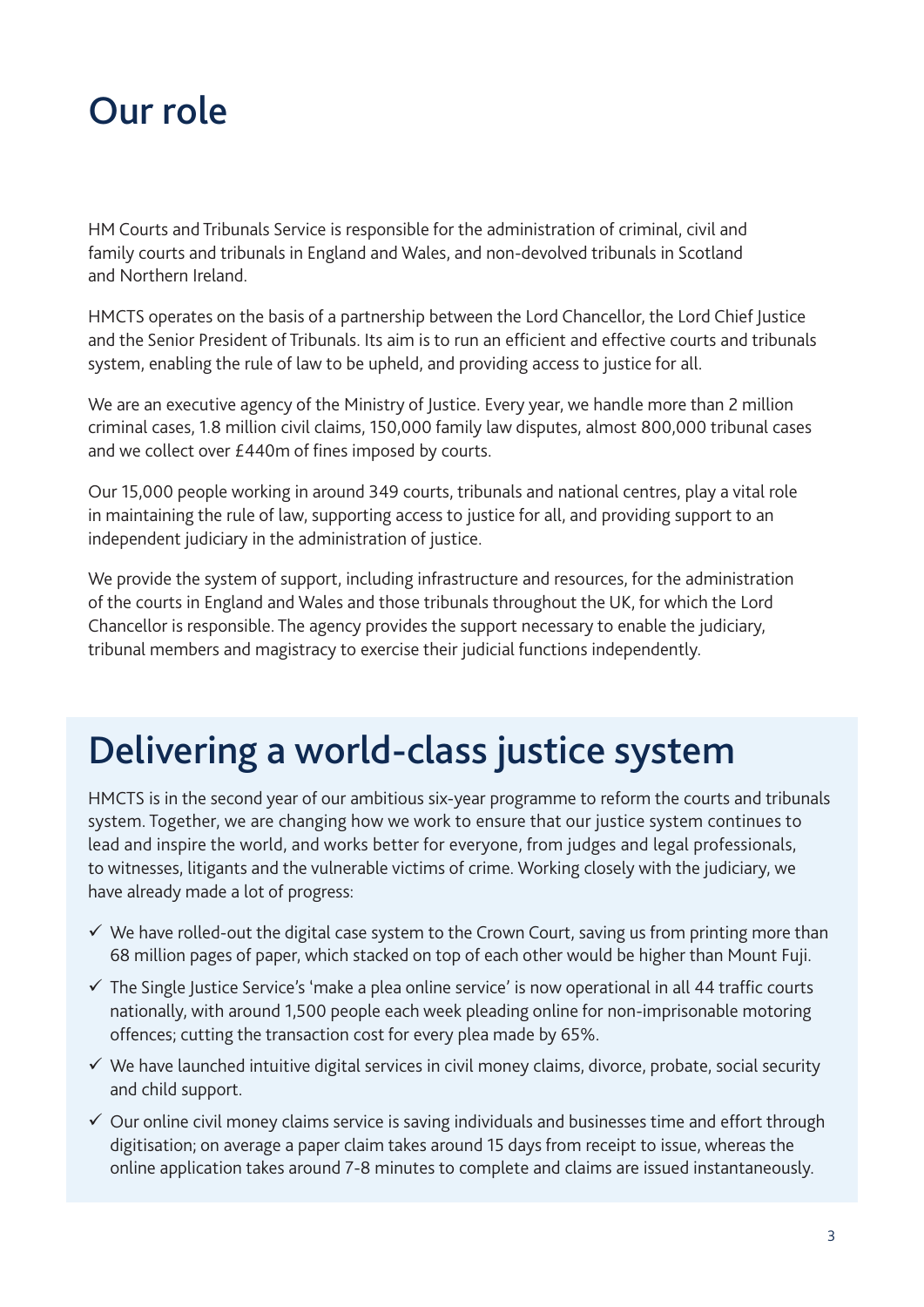- $\checkmark$  The time to complete our online divorce application is on average 35 minutes quicker than the paper form, and the rejection rate of applications has fallen from 40% with the old paper process to less than 1%.
- $\checkmark$  Our online 'help with fees' service, with its simpler to understand application form, continues to make it easier for people on low incomes to get help with paying their court or tribunal fee and reducing the number of applications sent back. Users may not have to pay a fee, or may get some money off.
- $\checkmark$  Since the launch of the online probate service, more than 2,000 successful payments have been taken, equating to £424,000; the digital service takes around 9 days to process compared with the current 28 days under the paper-based process.
- $\checkmark$  Our new 'Track My Appeal' service allows vulnerable users appealing social security and child support decisions to check progress via email and SMS.
- $\checkmark$  Members of the public can now submit an appeal online to the tax tribunal. The appeal is then considered by a judge and, if appropriate, proceeds to a hearing.
- $\checkmark$  The pilot of a new payment tool across civil, family and tribunals, allowing users to pay fees online quickly and early.
- $\checkmark$  Our new digital platform for low level offences has allowed Transport for London to prosecute over 6,000 cases for fare evasion, saving over 380 miles overall and 2 hours weekly in transportation costs, giving rapid certainty to all those involved.
- $\checkmark$  Digital Mark Up is now rolled out across all magistrates' courts in the country, with on average 14,500 cases processed each week across more than 150 sites.
- $\checkmark$  We have laid the foundations of an online court and are rolling out enabling technology such as Wi-Fi available in more than 80 Civil, Family and Tribunal hearing centres as well as all criminal and combined courts. More than 60,000 legal professionals are connecting to Wi-Fi in our courts every week.
- $\checkmark$  125,000 cases were heard involving the use of video link last year, a 150% increase since 2013.

In summary, this first stage of our reform programme has seen us successfully lay the foundations for the significant changes to the system that are to follow.

Our pilots mean we now have digital services available across every jurisdiction, and in the next phase of our plans, between now and January 2019, we will scale up these early services to deliver sustainable national change.

We are constantly testing and improving the way we are working to deliver reform itself; and the programme is subject to full and independent assurance from HM Treasury, the Infrastructure and Projects Authority and the Cabinet Office.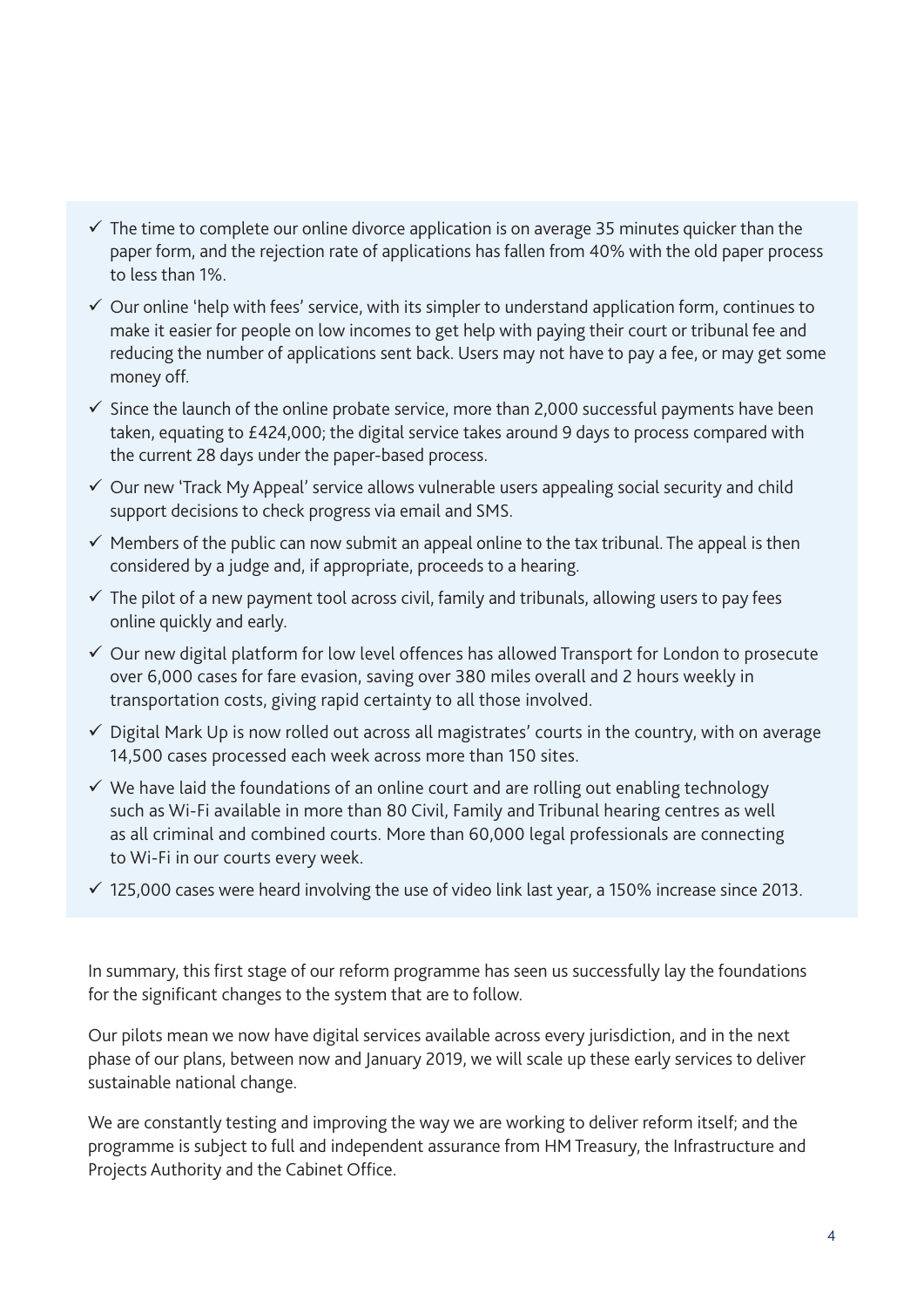### Our strategy

Our programme of change is ambitious and wide-ranging. As we deliver it, we must also continue to focus on improving our service for everyone who uses it today. The further we go in reforming the system, the more our reform work and our day-to-day work will merge into one; and so it makes sense to set a strategy that brings both together.

Our strategy for improving HMCTS and delivering a world class justice system brings together our reform programme with our work to improve the system here and now.

At the heart of our strategy, and the work that we do to deliver our plans, are the needs of the people we serve. We have built our strategy around five characteristics we want the system to have, in the eyes of those who use it:

| <b>Fair</b><br>"It was fair $-$<br>and it felt fair" | <b>Humane &amp; Responsive</b><br>"You understood; you<br>treated me properly;<br>you listened" | Accessible<br>"I could get justice<br>and it wasn't<br>complicated" | <b>Swift &amp; Efficient</b><br>"You didn't waste<br>my time; your<br>systems worked" | <b>Seamless</b><br>"The different bits<br>of the system fitted<br>together well for me" |
|------------------------------------------------------|-------------------------------------------------------------------------------------------------|---------------------------------------------------------------------|---------------------------------------------------------------------------------------|-----------------------------------------------------------------------------------------|
| lust                                                 |                                                                                                 | <b>Accessible</b>                                                   | Proportionate                                                                         |                                                                                         |
| <b>Purpose</b>                                       | <b>Humanity</b>                                                                                 | <b>Openness</b>                                                     |                                                                                       | <b>Together</b>                                                                         |

These values reflect the shared vision of the Lord Chancellor, Lord Chief Justice, and the Senior President of Tribunals for HMCTS to promote the rule of law and provide a fair justice system.

Both in our reform programme and in the work we do every day, we have three areas of activity that help us do our work – our people, our systems and processes, and our estate. We want:

- **1. The right number of better-trained people in whom we invest properly, and whose outstanding commitment we value and build on**
- **2. Modern systems and processes, underpinned with great technology**
- **3. Fewer, better buildings and settings that suit our new ways of working**

Our strategy can be expressed by mapping our three areas of focus (people, systems and processes, and buildings) against those things that we know people want and need when they touch the system.

We can also distinguish between things that fix issues you would expect to see in any well-functioning system, and those that give us wholly new capabilities – the 'good basics' as opposed to the 'cutting edge'.

All of this is brought together in the tables that follow.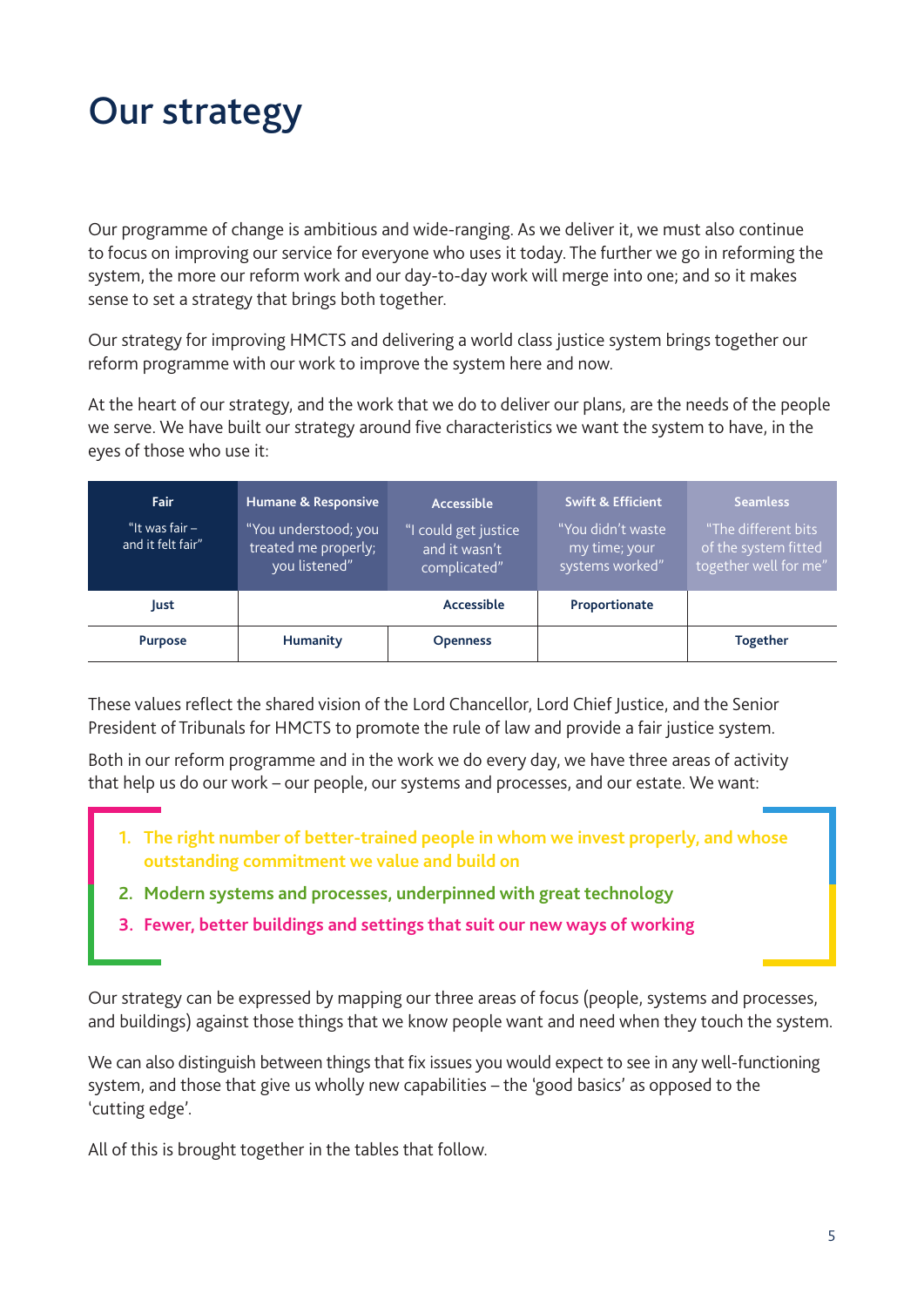## Our people and culture

Our long-term plans will transform our skills and the way people work in HMCTS; and there are some clear priorities now to make sure we support people well through change and help them be ready for the future:

|                                                                                                                                                                                                                                                                                                                                                                                                      | Fair                                                                                         | Humane &<br><b>Responsive</b>                                                                                                                                                                                                                                                                                                                                                                                                                                                               | <b>Accessible</b>                                                            | Swift &<br><b>Efficient</b>                                                                                                        | <b>Seamless</b>                                                                                                    |  |
|------------------------------------------------------------------------------------------------------------------------------------------------------------------------------------------------------------------------------------------------------------------------------------------------------------------------------------------------------------------------------------------------------|----------------------------------------------------------------------------------------------|---------------------------------------------------------------------------------------------------------------------------------------------------------------------------------------------------------------------------------------------------------------------------------------------------------------------------------------------------------------------------------------------------------------------------------------------------------------------------------------------|------------------------------------------------------------------------------|------------------------------------------------------------------------------------------------------------------------------------|--------------------------------------------------------------------------------------------------------------------|--|
| Good<br><b>Basic</b>                                                                                                                                                                                                                                                                                                                                                                                 | <b>Effective support</b><br>for judiciary;<br>high quality work<br>under delegated<br>powers | Culture of<br>humanity and<br>responsiveness<br><b>Great people</b><br>service skills                                                                                                                                                                                                                                                                                                                                                                                                       | Our people<br>understand the<br>system and can<br>guide others<br>through it | The right number<br>of people trained<br>well in the<br>systems and<br>processes they<br>use, supported<br>by strong<br>leadership | The right<br>relationships<br>at local, regional<br>and national<br>levels, in order<br>to work together<br>as one |  |
| <b>People</b><br>and<br><b>Culture</b><br><b>Cutting</b><br><b>Edge</b>                                                                                                                                                                                                                                                                                                                              | New case officer<br>roles as part<br>of strong legal<br>progression<br>routes                | <b>Advanced skills</b><br>in behavioural<br>insight and use<br>of feedback<br>to improve<br>performance,<br>process and the<br>user experience                                                                                                                                                                                                                                                                                                                                              | <b>First class</b><br><b>Assisted Digital</b><br>support                     | Embed<br>outstanding<br>digital and<br>commercial skills<br>Self-improving<br>as a whole<br>organisation,<br>continuously<br>agile |                                                                                                                    |  |
| Our long-term aims are to:                                                                                                                                                                                                                                                                                                                                                                           |                                                                                              | Our priorities now are to:                                                                                                                                                                                                                                                                                                                                                                                                                                                                  |                                                                              |                                                                                                                                    |                                                                                                                    |  |
| • Deliver excellent training for new systems<br>and processes; and in people service skills,<br>as well as digital and commercial skills<br>• Develop and strengthen our culture of<br>humanity and responsiveness (and have<br>more time to serve people well)<br>• Provide new roles and ways of working -<br>including case officer roles with delegated<br>powers - and strong legal progression |                                                                                              | • Reduce the time taken to hire staff, and have an active, clear retention<br>strategy to help us keep our best and most experienced people<br>through change<br>• Use the new 'HMCTS promise' to put renewed focus on our responsiveness<br>to the people we serve, changing how we respond to feedback to improve<br>our service<br>• Invest in leadership skills at all levels, giving us leaders, ready for now<br>and for the future, who are able to lead through change to get there |                                                                              |                                                                                                                                    |                                                                                                                    |  |
| career routes                                                                                                                                                                                                                                                                                                                                                                                        |                                                                                              | • Invest in learning and development opportunities that ready us for change<br>and ensure that we support staff well through career transition routes<br>• Work closely with the judiciary in thinking about future judicial ways                                                                                                                                                                                                                                                           |                                                                              |                                                                                                                                    |                                                                                                                    |  |
|                                                                                                                                                                                                                                                                                                                                                                                                      | of working                                                                                   |                                                                                                                                                                                                                                                                                                                                                                                                                                                                                             |                                                                              |                                                                                                                                    |                                                                                                                    |  |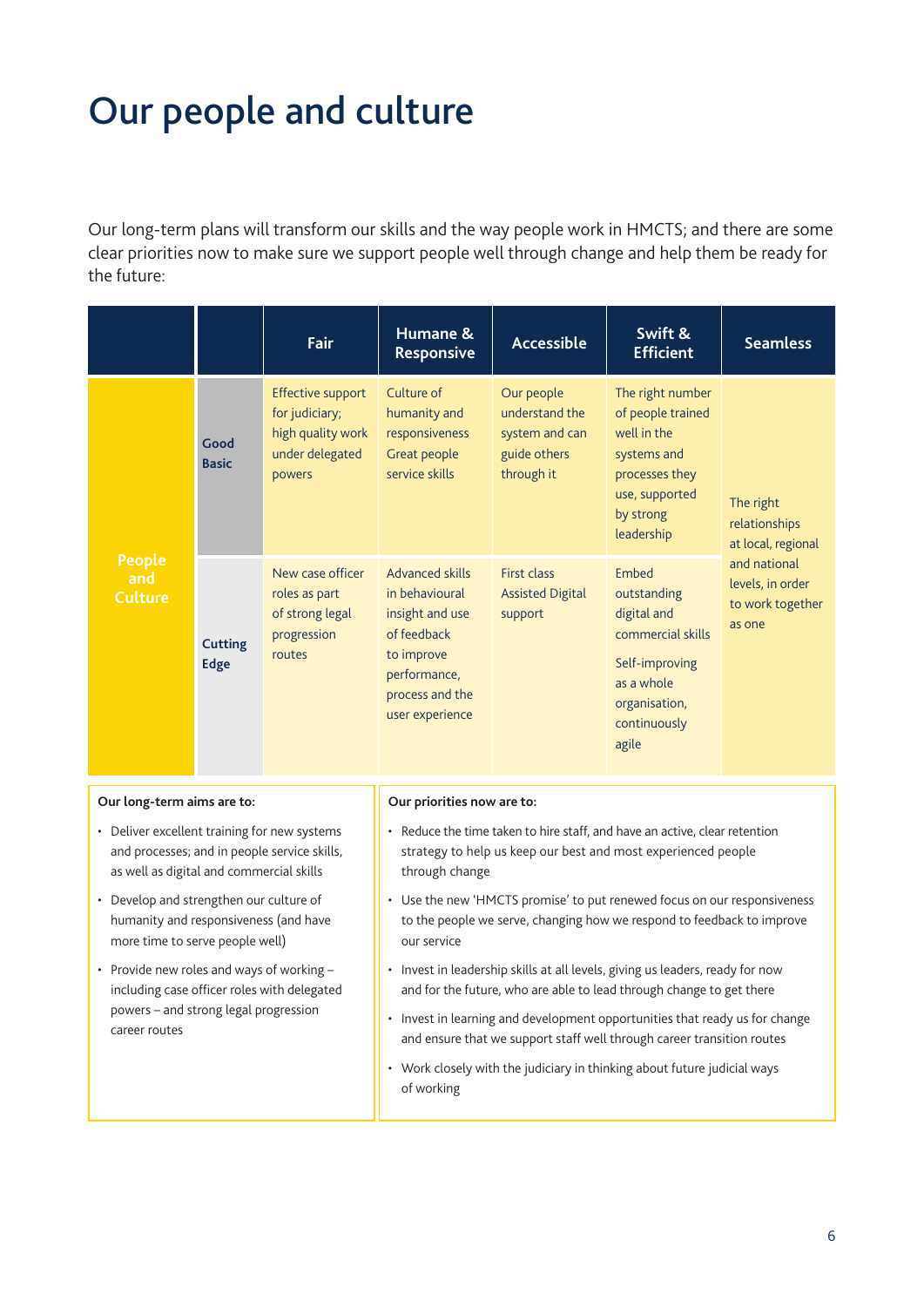#### **Users of the courts and tribunals can expect changes in the way we deliver our services. We will:**

- Continue to develop plans to create Courts & Tribunals Service Centres which will provide a more effective and efficient service for people who need to access the justice system
- Introduce a new complaints and feedback system that will help us deliver what our users want and need
- Make improvements in the experience for victims and witnesses and in how we communicate with the people
- Develop our support offering to users of our products, providing assisted digital support, ensuring that we maintain access to justice for all users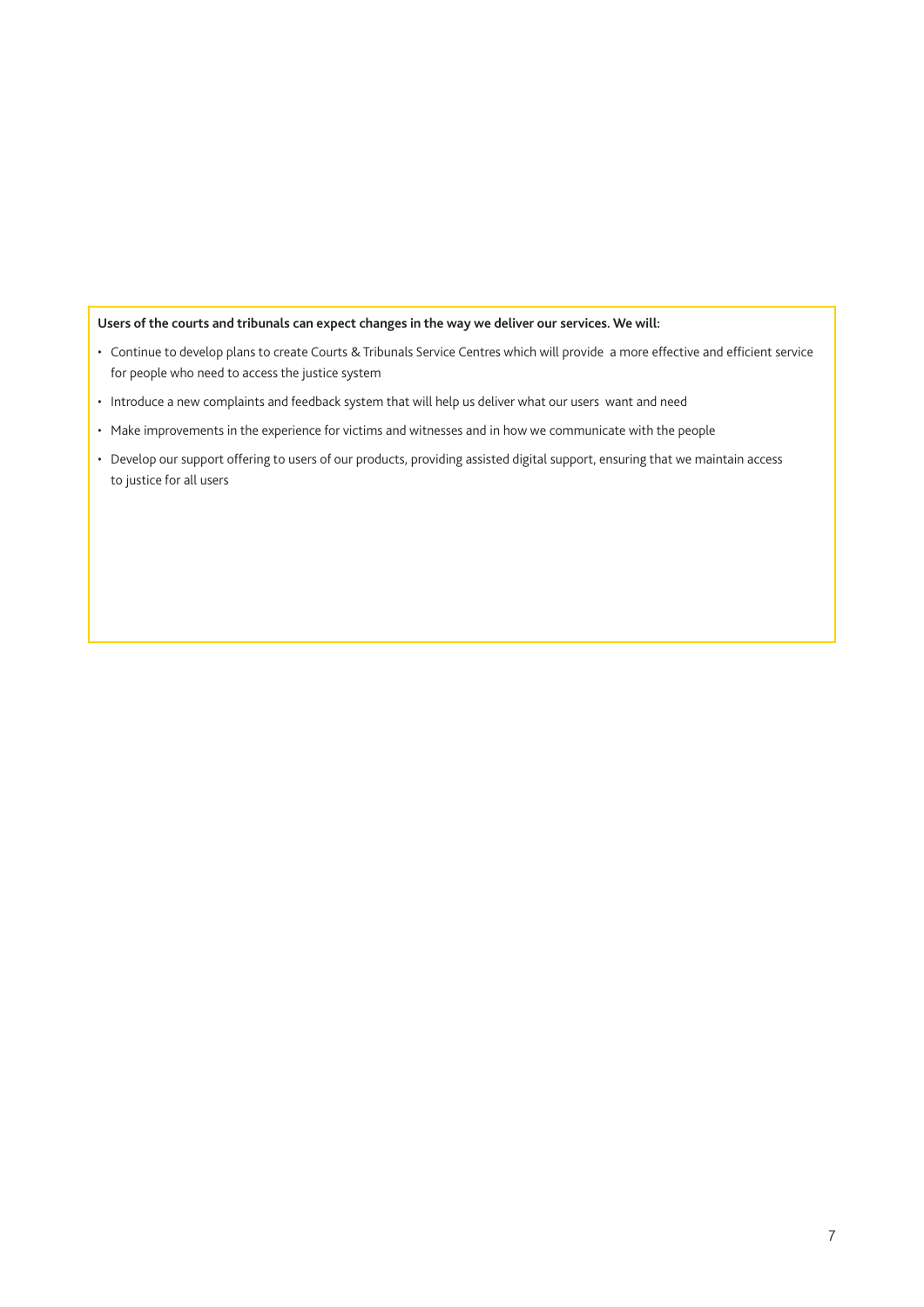### Our systems, processes and technology

Our change programme will transform our systems and processes to deliver what users want and need and, working closely with the judiciary, there are also things we can and should do now to meet the same goals:

|                                              |                        | <b>Fair</b>                                                                                                                        | Humane &<br><b>Responsive</b>                 | <b>Accessible</b>                                                                                    | Swift &<br><b>Efficient</b>                                                      | <b>Seamless</b>                                                                                              |
|----------------------------------------------|------------------------|------------------------------------------------------------------------------------------------------------------------------------|-----------------------------------------------|------------------------------------------------------------------------------------------------------|----------------------------------------------------------------------------------|--------------------------------------------------------------------------------------------------------------|
| Systems,                                     | Good<br><b>Basic</b>   | Consistency<br>The most serious failures (unlawful<br>detention, release in error, dangerous<br>sharing of details) 'designed out' |                                               | Simplification<br>Clear, timely<br>information &<br>help through the<br>most appropriate<br>channels | Efficient,<br>consistent<br>administration<br>Proportionate<br>tools for the job | Things don't fall<br>through cracks                                                                          |
| <b>Processes</b><br>and<br><b>Technology</b> | <b>Cutting</b><br>Edge | Clear,<br>transparent<br>and shareable<br>data on justice<br>outcomes                                                              | Systems that<br>drive change<br>from feedback | Wholly new routes to justice<br>(including the online court)                                         |                                                                                  | Much greater<br>end-to-end<br>visibility<br>(e.g. through<br>the Common<br>Platform) for<br>the right people |

| Our long-term aims are to:                                                                                                        | Our priorities now are to:                                                                                                                                                                                                               |  |  |  |
|-----------------------------------------------------------------------------------------------------------------------------------|------------------------------------------------------------------------------------------------------------------------------------------------------------------------------------------------------------------------------------------|--|--|--|
| • Have efficient, quick digital systems that<br>allow us to 'design out' failure, simplify,<br>join up, and generate data         | · Identify and act more effectively on our most significant causes of serious<br>operational failure and risk, with a new 'Operational Assurance team'<br>to drive and check progress                                                    |  |  |  |
| • Provide new routes to justice, like the<br>online court                                                                         | • Enable the sharing of national best practice, moving towards more<br>common processes                                                                                                                                                  |  |  |  |
| • Have better data that we can use to improve<br>what we do (and have the tools to use                                            | • Design and deliver new ways of working across all jurisdictions, including<br>through progress on video hearings and scheduling and listing                                                                                            |  |  |  |
| it easily)<br>• Provide really clear, easy to use services<br>with help on the phone, online/webchat<br>or face-to-face if needed | Keep improving our processes and performance, and in particular:<br>- Working with the judiciary to deliver prioritised improvements<br>in civil, family, Social Security and Child Support Tribunals and<br><b>Employment Tribunals</b> |  |  |  |
|                                                                                                                                   | - Supporting and improving Digital Mark Up and Digital Case System<br>as live services                                                                                                                                                   |  |  |  |
|                                                                                                                                   | - Implementing and rolling out section 28 (which allows intimidated<br>and vulnerable witnesses to give evidence on video) and digital<br>summons for jurors                                                                             |  |  |  |
|                                                                                                                                   | • Continue developing enhancements and upgrades to current court digital<br>applications and deliver new products to support more digital working                                                                                        |  |  |  |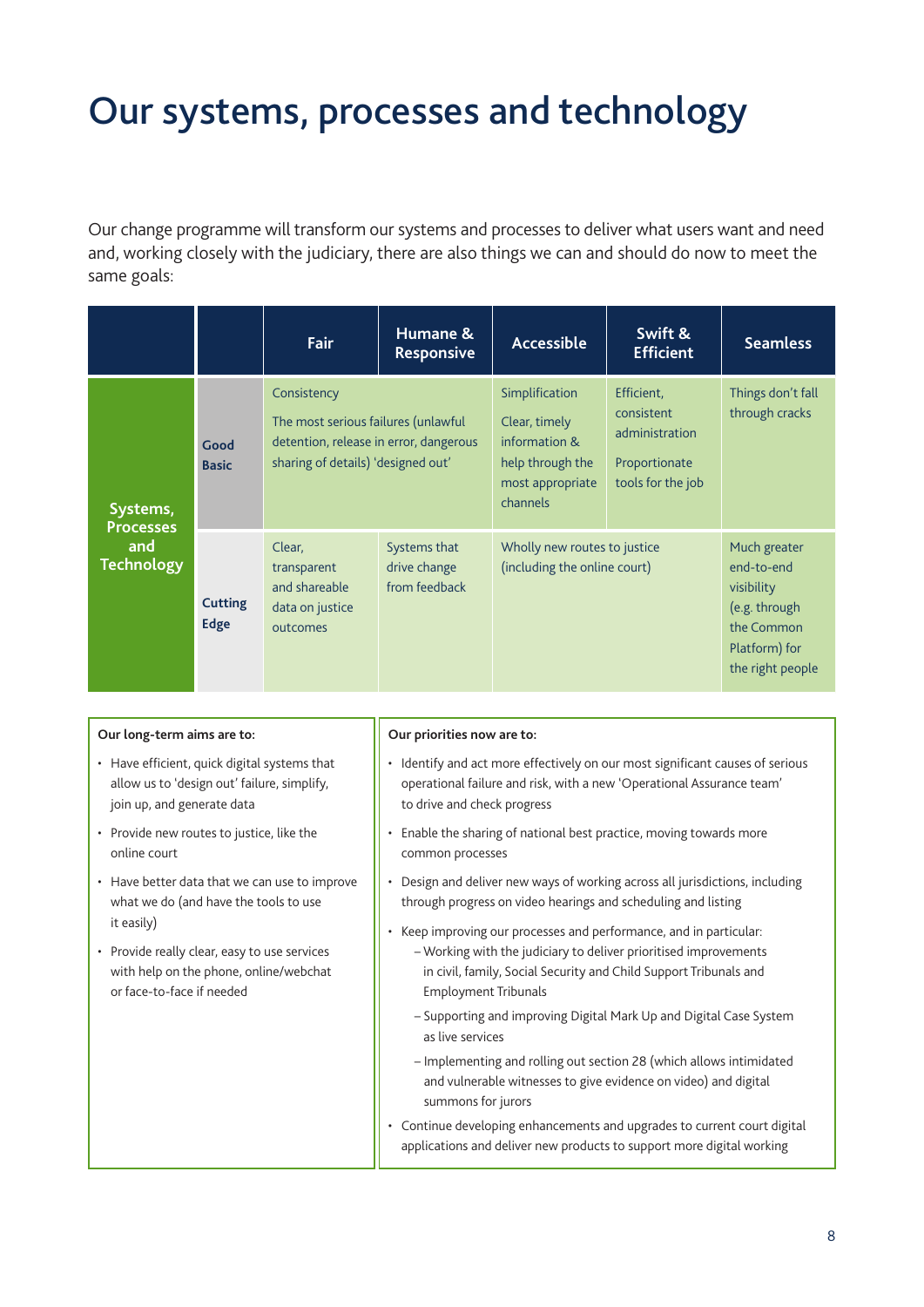#### **Users of the courts and tribunals can expect new services and digital processes. We will:**

- Expand the Single Justice Service to TV licensing prosecutions as well as introduce online plea for Transport for London cases, enabling cases to be processed quickly online rather than on paper
- Complete national roll out of digital summons for jurors enabling people to respond to summons for jury service online, cutting out paper and delay
- Deliver a digital end to end service for applications to legally end a marriage or civil partnership and resolve financial issues, probate services, and for social security and child support appeal applications - replacing the current paper-based process
- Enable citizens to resolve civil money claims under £10k, in a simple end to end digital service that is both streamlined and automated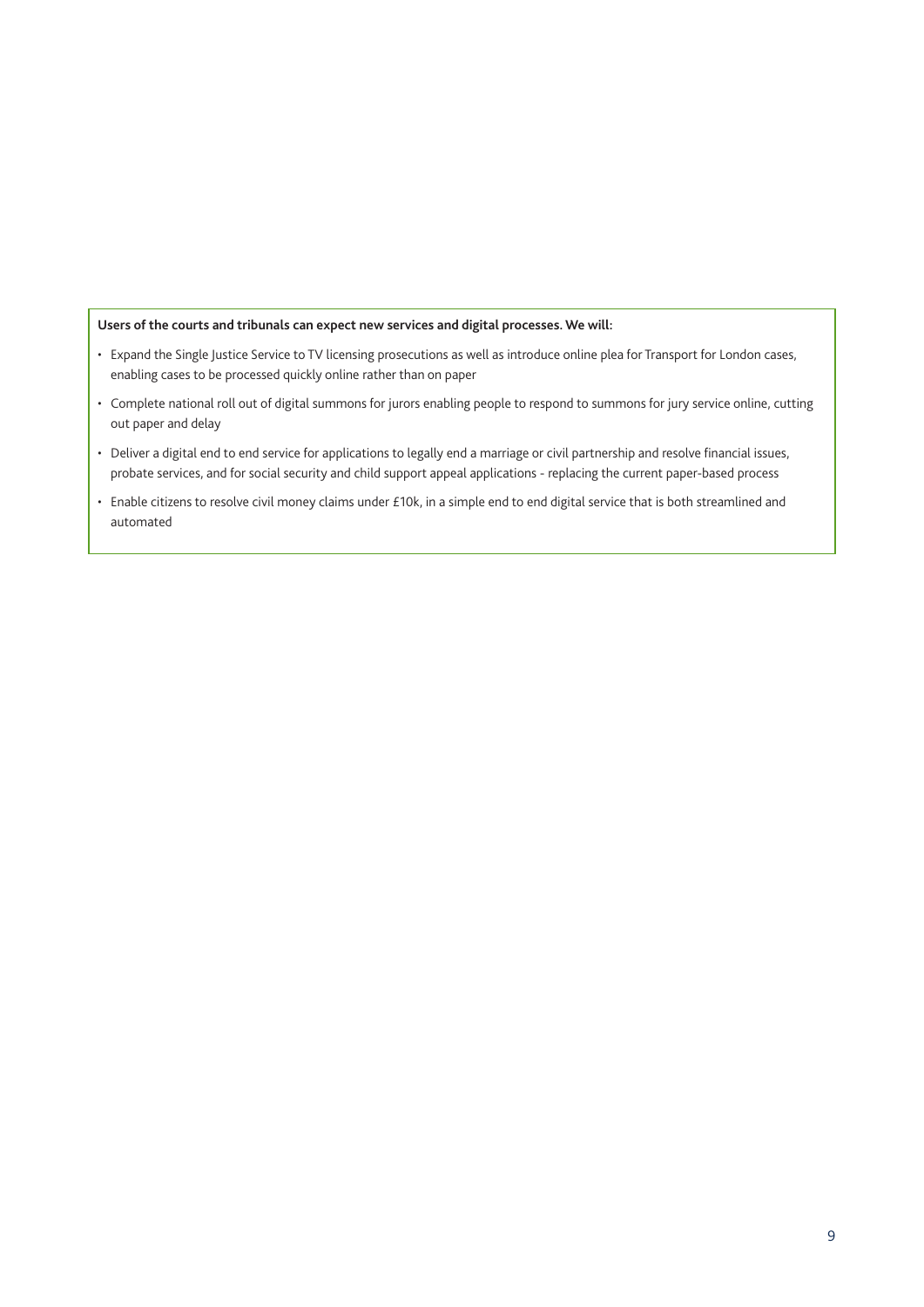# Our buildings and settings

On buildings, in the longer term, we will have fewer, better buildings which allow us to work more effectively; and there's action we can take now to make our buildings better and more effective:

|                  |                        | <b>Fair</b>                                                                                                                                                                         | Humane &<br><b>Responsive</b>       | <b>Accessible</b>                                                          | Swift &<br><b>Efficient</b>                                                             | <b>Seamless</b>                                                        |
|------------------|------------------------|-------------------------------------------------------------------------------------------------------------------------------------------------------------------------------------|-------------------------------------|----------------------------------------------------------------------------|-----------------------------------------------------------------------------------------|------------------------------------------------------------------------|
| <b>Buildings</b> | Good<br><b>Basic</b>   | <b>Buildings suitable</b><br>for their purpose                                                                                                                                      | Secure, pleasant,<br>safe buildings | Can get there,<br>get in and get<br>around, at a time<br>that's convenient | Really effective<br>utilisation; not<br>spending money<br>on buildings we<br>don't need | <b>Sharing space</b><br>in collaboration<br>with the right<br>partners |
|                  | <b>Cutting</b><br>Edge | Redesigned buildings to support wholly new routes to justice (and the open justice around these<br>routes); as well as better administration (Courts and Tribunals Service Centres) |                                     |                                                                            |                                                                                         |                                                                        |

| Our long-term aims are to:                                                                                                                                                                                                                                                                                                                                                                      | Our priorities now are to:                                                                                                                                                                                                                                                                                                                                                                                                                                            |  |  |  |
|-------------------------------------------------------------------------------------------------------------------------------------------------------------------------------------------------------------------------------------------------------------------------------------------------------------------------------------------------------------------------------------------------|-----------------------------------------------------------------------------------------------------------------------------------------------------------------------------------------------------------------------------------------------------------------------------------------------------------------------------------------------------------------------------------------------------------------------------------------------------------------------|--|--|--|
| • Use our buildings more effectively, and keep<br>them in better condition, by ensuring we<br>have the right number of buildings in the<br>right places<br>• Have redesigned buildings that are fit for<br>purpose to support wholly new routes for<br>justice and the new ways that we work<br>within them<br>• Share space with the right partners to<br>make access to justice more seamless | Deliver visible and tangible improvements in court buildings<br>Complete the survey programme that will give us a true picture of the<br>whole estate's condition and allow us to spend where it is most needed<br>Continue to make sure that we are using buildings as effectively as possible,<br>through work to optimise hearing capacity, and through closures and<br>amalgamations of buildings to allow us to focus funding on those we<br>need for the future |  |  |  |
|                                                                                                                                                                                                                                                                                                                                                                                                 |                                                                                                                                                                                                                                                                                                                                                                                                                                                                       |  |  |  |

#### **Our buildings will be well maintained and we will:**

- Continue improvement works to our court and tribunal estate through our Building Survey programme
- Publish a Court and Tribunal Guide which will set minimum standards for efficient court and tribunal building design, helping users who need to attend hearings
- Optimise our hearing capacity through closures and amalgamations of buildings to allow us to better focus funding on those buildings we need for the future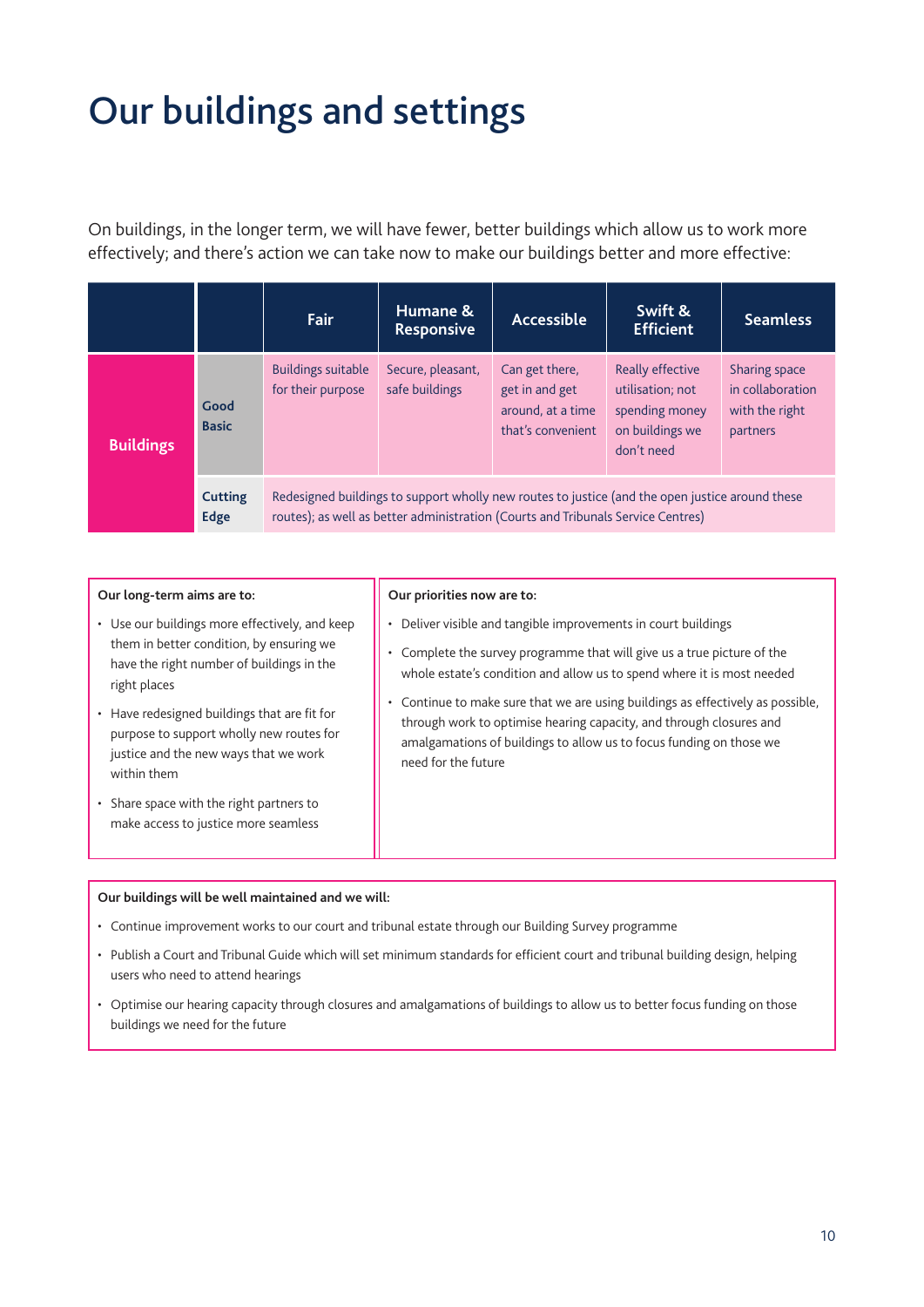The reform programme does not cover communications or some finance processes; improvements to these need to be made alongside reform.

#### **Data that tells us about what we care about; and allows us to drive improvement and track the impact of change**

- We are accelerating work to give us better management information (MI) well before the end of reform, to help us run the business better now:
- We have brought in new tools that allow us to present our MI better. It allows users to see the trends as well as the exceptions, and drill down into what's really driving performance in HMCTS.
- We are developing the metrics and indicators that HMCTS needs to measure and improve our services. As well as the corporate metrics needed to run the business, we will measure the experience that our users have of our services, the effort (cost and time) that users expend, and their perception of our services.
- We will bring together data from our new and reformed services as well as existing systems to provide a complete view of the service that HMCTS provides.

#### **Commercial and Finance practice and data that allows us to put our money where it will make the most difference**

- Continuing to improve our management of financial resources, ensuring it supports new structures and ways of working, and by developing a unit costing model that helps us put our money in the right places.
- Strengthening our commercial capabilities and ways of working, embedding strong business skills across the organisation and building better networks with specialists. For example, we will track contracts better so that we can plan properly for their replacement and build a better supplier management function.

#### **Communications and stakeholder engagement that brings people with us and build our reputation, licencing us to do more**

- Stepping up our communications work through clear, consistent messaging and content, for both internal and external audiences.
- Targeted communications and activity with the judiciary as well as legal professionals, parliamentary stakeholders and other user groups.